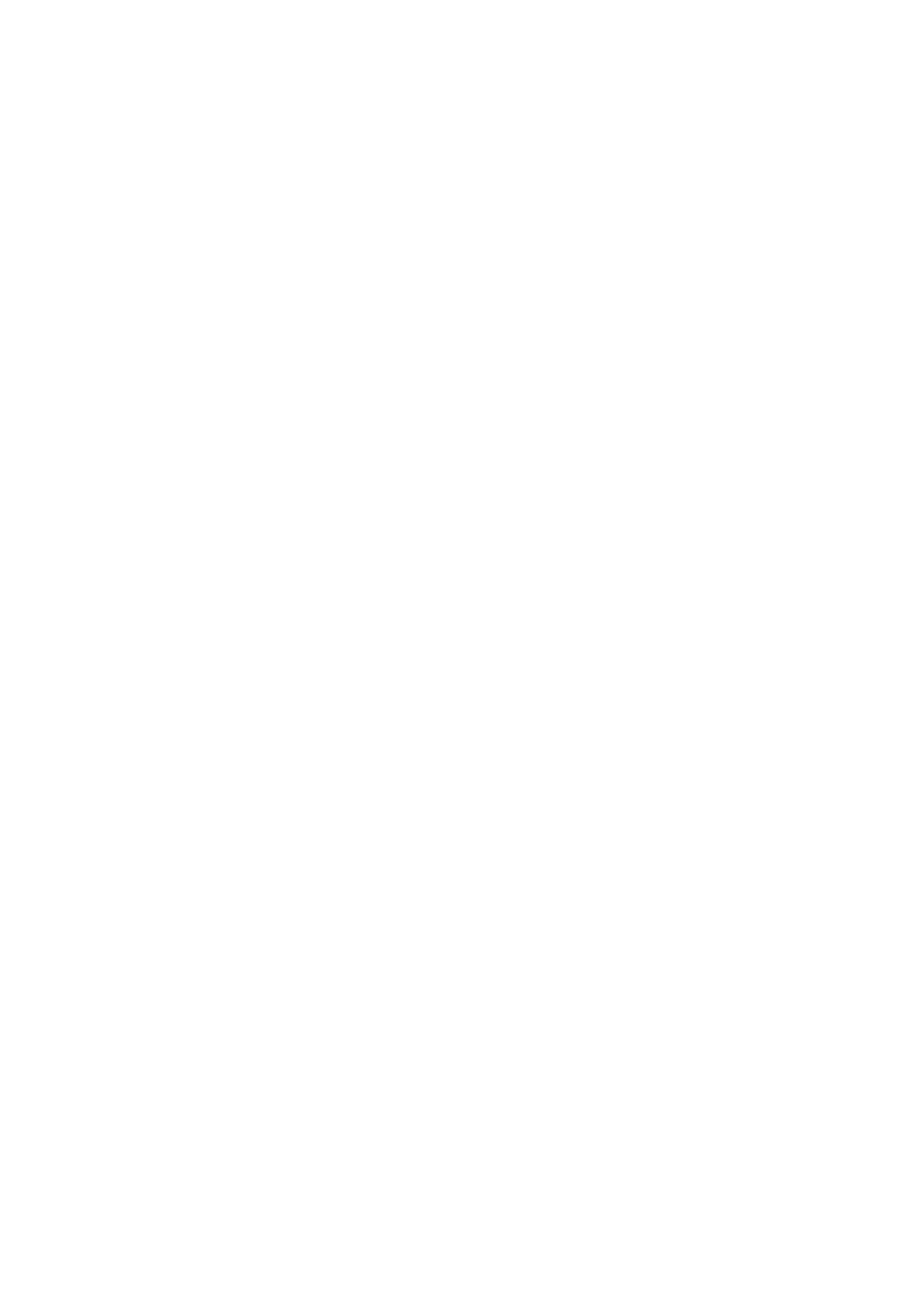#### **Introduction**

Learning is an activity that has educational value and coloring the interaction between lecturers and students. Lecturers have a very important role in determining the quantity and quality of learning in the classroom. The quality of learning is strongly influenced by the learning atmosphere and the availability of facilities and learning resources. A democratic learning atmosphere will provide opportunities for achieving optimal learning outcomes, as opposed to authoritarian ones. In a democratic learning atmosphere, there is the freedom of students to learn, to express opinions, to have dialogue with classmates so that students can be more active.

University lecturers should be able to prepare well-design learning plan, which will cover learning tools, the right model or method for learning, teaching materials such as textbooks, learning media, student worksheets etc. Learning should be directed to student center learning instead of teaching center learning. To activate student in the learning process, lecturers must give assignments either in the form of theory or literature studies or tasks through practicum in accordance with the characteristics for each course.

The Course of Genetics and Evolution is a compulsory course (code KPK4130) which is a 4-credits course consisting of 3 credits for theory and 1 credit for practicum. The Genetics and Evolution course are offered in each odd semester. In this course, the learning strategy that requires students to be engaged intellectually and emotionally to obtain good learning opportunities. In accordance with the opinion of Khairil (2008) that learning genetics in higher education should focus on students, lecturers are as facilitators of learning process and teachers are not the main source of information.

The lecturers have provided the textbook, and student worksheet (CSW). However, the former CSW have not covered the training of high cognitive level and have not been validated yet. The questions that exist in the CSW have not provide the training for highlevel thinking skills such as critical thinking. Thus, students perform these skills lower than expectation. The example of questions can be tracked from the questions given by lecturers during the learning process or through the fact that students performed low in responding the questions which lead to high cognitive levels or critical thinking such as analysis, synthesis, and evaluation. It seems the college students are only familiar with questions at a low cognitive level such as knowledge, understanding and application. In fact, the study of genetics and evolution emphasizes more on problem solving and other thinking process.

Keren (2006) argued critical thinking is a high-level of thinking with an active intellectual process and full of skills in understanding the concepts, applying, analyzing, synthesizing, and drawing conclusions. While critical thinking skills consist of the ability to analyze, synthesize, collect data, solve problems, and assess (Mustaji, 2012).

Therefore, it is necessary to improve the existing CSW (College Student Worksheet) to be CSEW by strengthening the aspects of critical thinking skills in doing the experiment on Genetics and Evolution courses, so that students can be more active and have a meaningful learning experience.

#### **Methods**

This research was conducted at the Campus of Biology Education FTTE Riau University. The research is conducted at the odd semester starts from September to January 2021. The CSEW was developed by following the Research and Development (R&D) of ADDIE model developed by Dick and Carey (2005). ADDIE model consists of stages of analyze, design, development, implementation and evaluate. But this paper will share the first stage to the stage of development.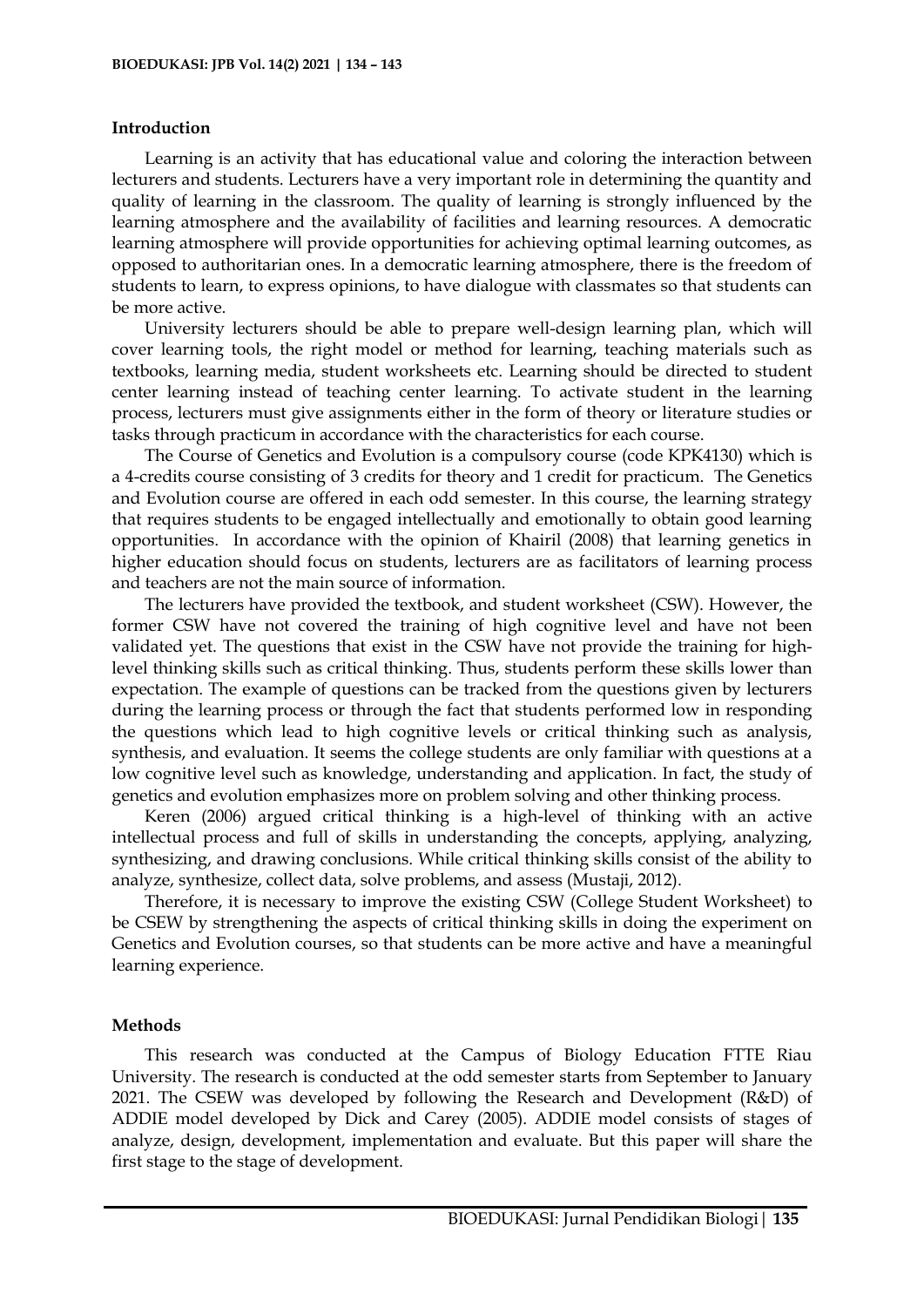The analysis stage is a process of defining what students will learn and what lecturers will need. The analysis conducted in this study was the analysis of the curriculum, which including SLP (Semester Learning Plan). SLP analysis is needed to find out the curriculum demands on learning competencies or learning outcomes that should be developed.

After the curriculum analysis, further analysis of student characteristics was carried out. The target students of this study were whom are at semester 3 of biology education with an age range of 20-22 years. According to Piaget's Theory at this age the individual is at the stage of formal operation, where they have been able to reason, generate hypotheses and determine which is most likely to occur based on analytical and logical thinking skills. Thus, the worksheet of students based on critical thinking skills is in line with the level of student thinking. Then, the analysis of student worksheets used by lecturers during this time and analysis of learning materials. The results of the analysis stage will be used to develop student worksheet*.*

After conducting the analysis, then the next stage is to design a product in the form of experimental worksheets. Before creating a student worksheet, the first step is to design a Learning Plan (LP) that will be used as a guideline in creating the student worksheet (Figure 1).

| CSEW                                           |
|------------------------------------------------|
| "TITI F"                                       |
| A. Practice Purpose                            |
| <b>B.</b> Short Theory                         |
| C. Tools and Materials                         |
| D. Methods                                     |
| E. Observations and Questions                  |
| Observations                                   |
| Question (Question refers to indicators of     |
| Critical Thinking Skills: analysis, synthesis, |
| problem solving, conclusion)                   |
| F. Conclusion                                  |
|                                                |

FIGURE 1. CSEW content design to promote critical thinking skill-based experiments

The Development stage is the stage where researchers construct what has been designed at the design stage. Researchers develop learning plans and assessments that have been set according to the design stage. Then, they also develop a student worksheet based on critical thinking skills as it has been designed.

The next step is to validate all instruments and products. Validation was run to validate the draft by 2 validators, i.e., one lecturer who has expertise in pedagogy and one lecturer who is expert in the concept of genetics and evolution. The results of the validation were revised by the researchers to be developed as worksheet of phase II.

The next step was to conduct a limited trial by disseminating student worksheet as well as questionnaire to students who take The Genetic and Evolution course. The limited trial was conducted to determine the level of approval of student worksheets in terms of structure, the readability, and the understandings of the content (Figure 2).

The instrument for validation is a sheet to review the product, which was designed with three aspects, namely the design, pedagogic, and content, as the criteria of validity. Questionnaire for limited trials were developed to determine the level of usability of the CSEW. For critical thinking skills, the data was taken from the limited trial of the CSEW.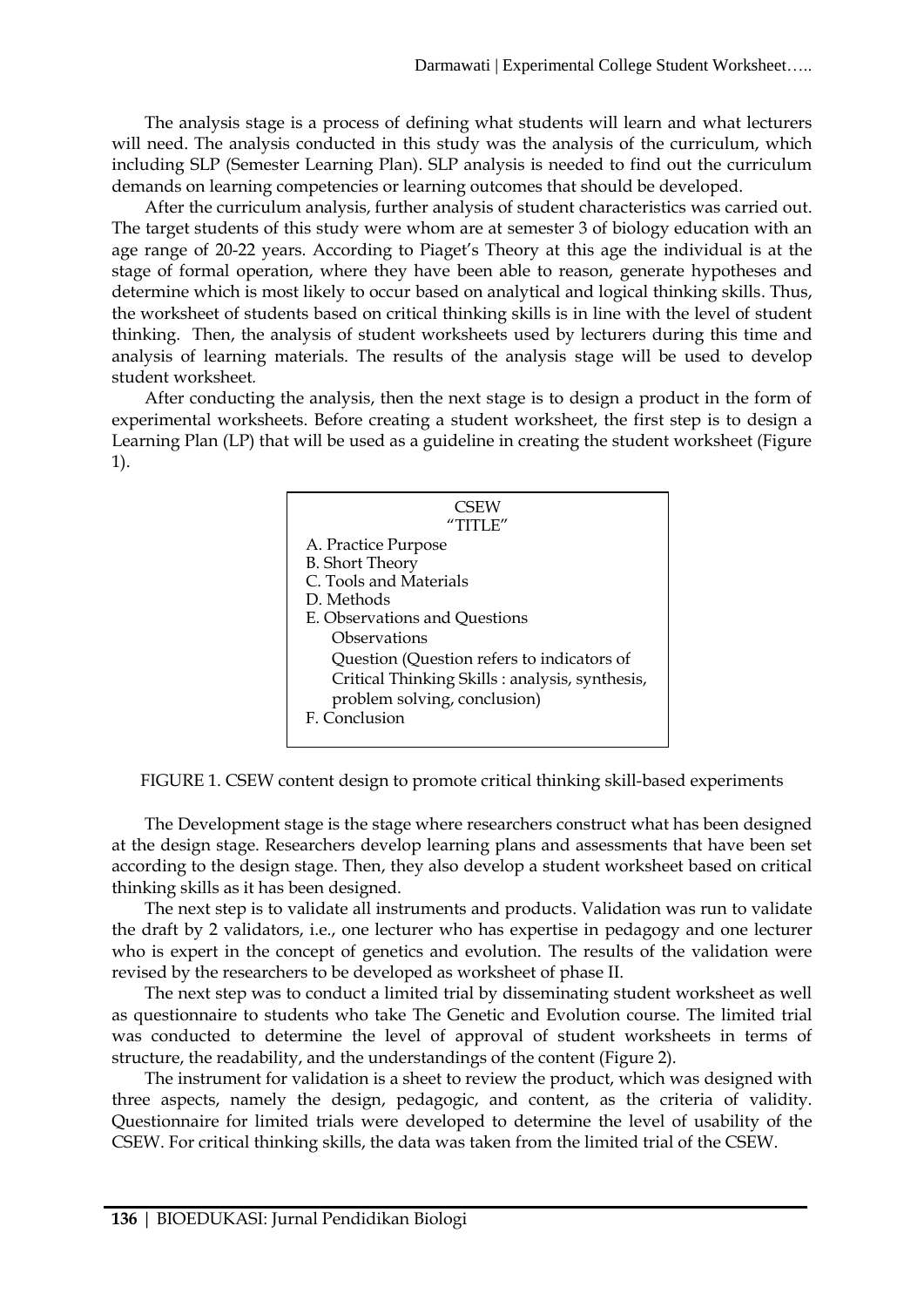

FIGURE 2. Flow of the Development of CSEW to Promote Critical Thinking Skills

The data was analyzed using the descriptive statistical analysis. The validation aspects assessed by validators and limited trial used the Likert scale with a score of 1-4 (disagree, disagree, agree, strongly agree). The result of validation, and limited trial were calculated using the following average score formula, with the criteria of validation as displayed in Table 1 and 2.

$$
M = \frac{\sum FX}{N}
$$

Description: M = Average score FX= Score earned N = Number of components

|  | Table 1. CSEW validation criteria are experiments based on critical thinking skills. |  |  |  |  |  |
|--|--------------------------------------------------------------------------------------|--|--|--|--|--|
|  |                                                                                      |  |  |  |  |  |

| No | Average Score        | Category   |
|----|----------------------|------------|
|    | 3.25 < x < 4         | Very valid |
|    | $2.5 \le x \le 3.25$ | Valid      |
| κ  | $1.75 \le x \le 2.5$ | Less valid |
|    | $1 \leq x \leq 1.75$ | Not valid  |

| Table 2. The limited test criteria CSEW of critical thinking skills |                                             |                      |           |  |  |  |  |  |
|---------------------------------------------------------------------|---------------------------------------------|----------------------|-----------|--|--|--|--|--|
| Average Score<br>No<br>Category                                     |                                             |                      |           |  |  |  |  |  |
|                                                                     |                                             | 3.25 < x < 4         | Very good |  |  |  |  |  |
|                                                                     |                                             | $2.5 \le x \le 3.25$ | Good      |  |  |  |  |  |
|                                                                     | З                                           | $1.75 \le x \le 2.5$ | Poor      |  |  |  |  |  |
|                                                                     |                                             | $1 \leq x \leq 1.75$ | Not good  |  |  |  |  |  |
|                                                                     | $(Souron: Modification from Gudivono 2010)$ |                      |           |  |  |  |  |  |

(Source: Modification from Sugiyono, 2010)

Meanwhile, the critical thinking skills were calculated using the following formula, and using the criteria as shown in Table 3.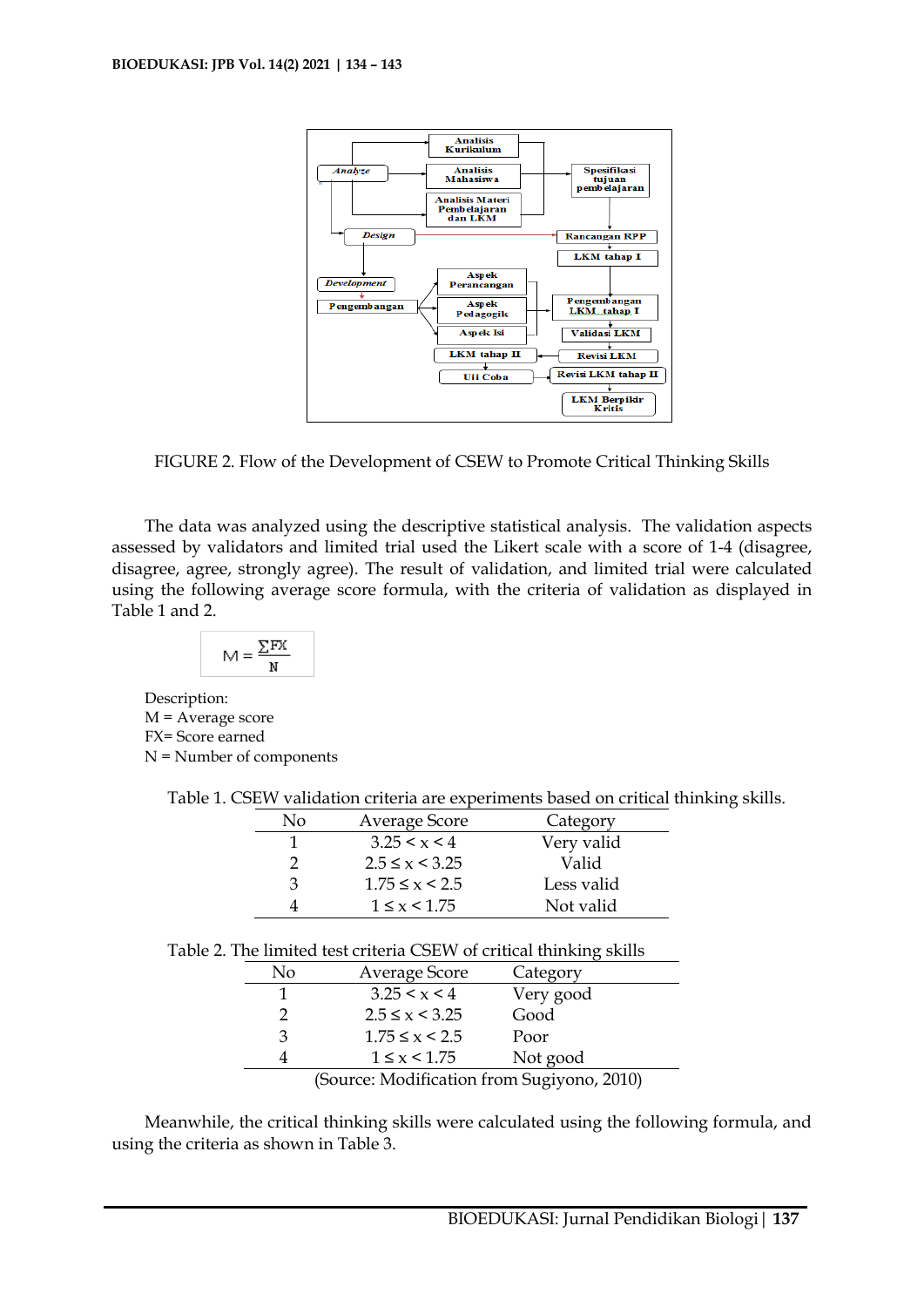Critical thinking skills = (Gained score /Maximum score) x 100%

|                | Table 3. Criteria for Critical Thinking Skills |           |  |  |  |  |  |  |
|----------------|------------------------------------------------|-----------|--|--|--|--|--|--|
| N <sub>o</sub> | Interval                                       | Criteria  |  |  |  |  |  |  |
| $\mathbf{1}$   | $X \ge 80$                                     | Very good |  |  |  |  |  |  |
| 2              | $70 \le X \le 80$                              | Good      |  |  |  |  |  |  |
| 3              | $60 \le X \le 70$                              | Fair      |  |  |  |  |  |  |
| 4              | $50 \leq X \leq 60$                            | Poor      |  |  |  |  |  |  |
| 5              | X < 50                                         | Fail      |  |  |  |  |  |  |
|                |                                                |           |  |  |  |  |  |  |

Source: Rector UNRI Decree No. 5 year 2019

## **Result and Discussion**

## **The CSEW Validation**

The aspects of validation include the design, the pedagogical, and the content aspect. The design consists of indicators 1-6 (conformity of approach, practical purpose, use of language, systematics, presentation, suitability of questions), pedagogic aspect consists of indicators 7-12 (content according to LP, table image illustration display, material conformity, clear sentences, referring to critical thinking skills) and content aspect consists of indicators 13-15. (Conformity of observations and questions, suitability of student abilities, conformity of critical thinking skills level).

| able 4. The CSEW validation results by validators |        |      |         |                       |  |  |
|---------------------------------------------------|--------|------|---------|-----------------------|--|--|
|                                                   |        |      |         |                       |  |  |
| <b>CSW</b><br>No                                  | Design |      | Content | Average<br>(Category) |  |  |
| 1.                                                | 3,33   | 3,50 | 3,33    | $3,39$ (VV)           |  |  |
| 2.                                                | 3,16   | 4,00 | 3,66    | 3,61 (VV)             |  |  |
| 3.                                                | 3,49   | 3,33 | 3,33    | 3,39 (VV)             |  |  |
| 4.                                                | 3,33   | 3,50 | 3,66    | 4,00 (VV)             |  |  |
| 5.                                                | 3,50   | 3,80 | 4,00    | 3,77 (VV)             |  |  |
| 6.                                                | 3,50   | 3,38 | 3,61    | 3,50 (VV)             |  |  |
| Average                                           | 3,39   | 3,59 | 3,60    | $3,52$ (VV)           |  |  |
|                                                   | 'VV    |      | VV      |                       |  |  |

Table 4. The CSEW validation results by validat

Description:  $VV = V$ ery Valid

CSEW Number:

- 1. Chromosomes
- 2. Mendel's Law
- 3. Double Allele
- 4. Genes Expression Changed by Sex
- 5. Linking and Crossing
- 6. Chemical Structure of Genetic Materials

Table 4 shows that the average validation result against the design aspect is 3.39 with a very valid category. According to Sugiyono (2010), if the average validation result is in the range of  $3.25 \le x \le 4$ , the score would be categorized as very valid. Aspects of design serves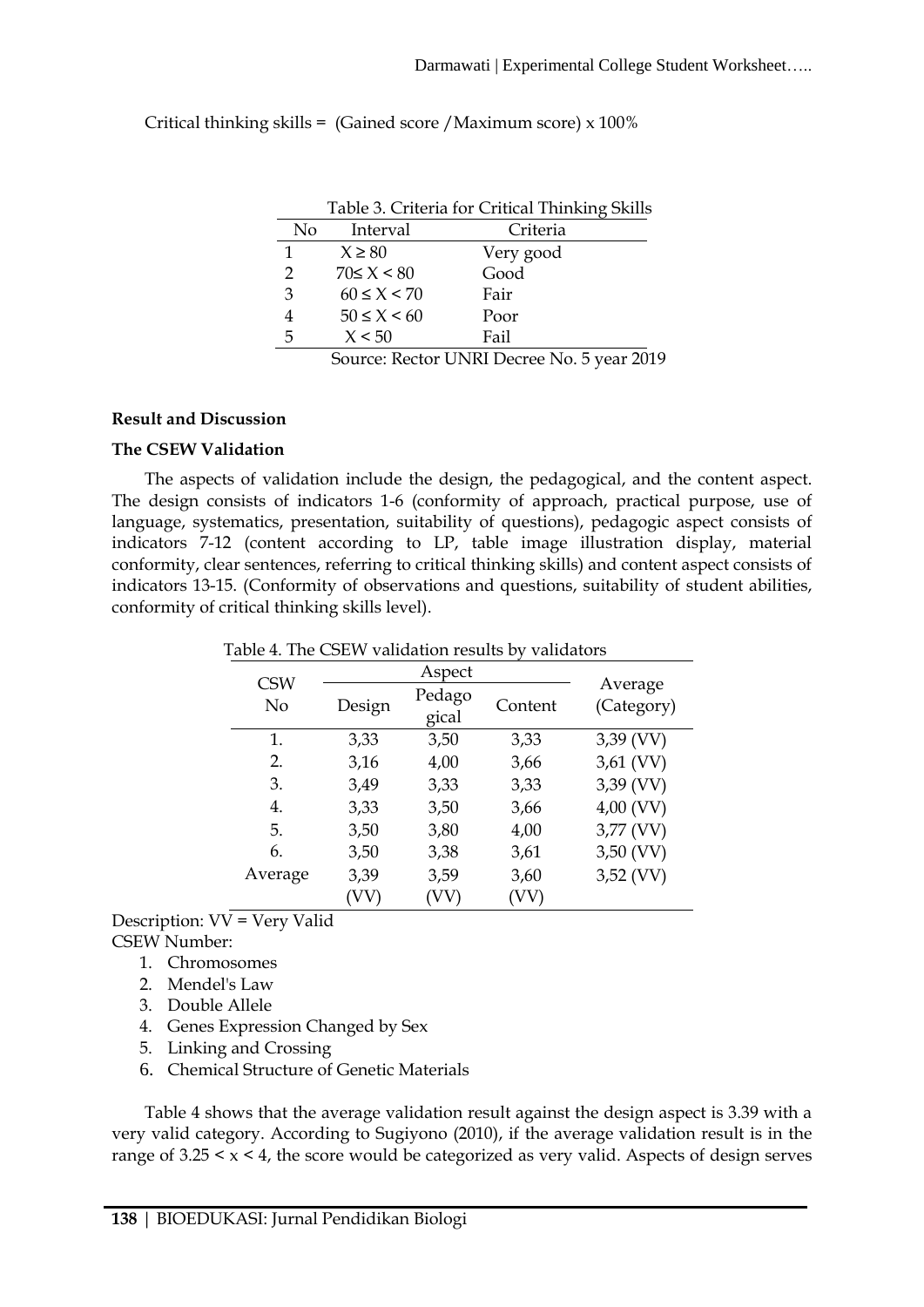to measure the quality of CSEW that have been developed in terms of lay out or design, so that students are interested in working on the questions in the CSW. Based on Table 4, the lowest validation result average found in CSEW 2 (Mendel's Law), which was 3.16, but still in a valid category. There were some mistakes grammatically. The highest score of validation was found in CSEW 5 (linking and crossing). While the CSEW 6 (the chemical structure of genetic material) scored 3.50. According to the validation, the language used is acceptable, and the CSEW component has been suitable, in terms of systematic presentation, the questions have represented the content. According to the Ministry of Education (2008) the worksheet should be missed of mistakes on the sentences, phrases, vocabularies, word choices, easy-to-understand and grammatically correct. The correct language and systematic presentation can ease the students to understand the purpose of practicum activities. In addition, the sentences should be simple, non-convoluted, and far from double interpretation.

The pedagogic aspect is an aspect to measure the quality of CSEW in terms of pedagogic. Based on Table 3, the highest validation result was CSEW 2 (Mendel Law), which scored of 4.00 or a very valid category. According to the validator, CSEW 2 already referred to the ability to think critically, able to analyse, synthesis, know and solve problems, assess, and conclude. In accordance with the opinion of Jahro et al (2010) critical thinking must go through several stages or processes to conclude or assessment, namely the stages of analyzing, synthesizing, knowing, and solving problems, concluding, and evaluating.

The content aspect is to review the concepts and practicum activities presented in CSEW. Based on Table 3 the lowest validation result was found in CSEW 1 (chromosome) and CSEW 3 (gene expression) with a score of 3.33 each. This can be seen from the average level of critical thinking skills. According to the validator's comments, there were suggestions and inputs to improve CSEW 1 and 5, particularly the questions that do not meet the level of critical thinking. The problem of synthesizing has not fit with the level of critical thinking. The highest validation result was in CSEW 5 (linking and crossing) with a score of 4.

Based on the average results of the three aspects, the six CSEW scored as follows: the design aspect 3.39, pedagogical 3.59, and content aspect with a score of 3.60. Thus, the overall average was 3.52 with a very valid category. Therefore, the draft CSEWs are valid to be used in the Genetics and Evolution course.

#### **Students Responses at the Limited Trial**

The limited trial questionnaire was distributed to 35 students who attended the Genetics and Evolution course. This questionnaire also assessed three aspects, namely the design which covers indicators 1-4 (vocabularies, phrase sentences, clarity of images, attractive display, clarity of instructions), pedagogical aspects consisting of indicators 5-7 (suitability of topics of learning and the questions with the material, clear questions) and aspects of content consisting of indicators 8-10 (interesting questions, challenging questions, and concepts understanding)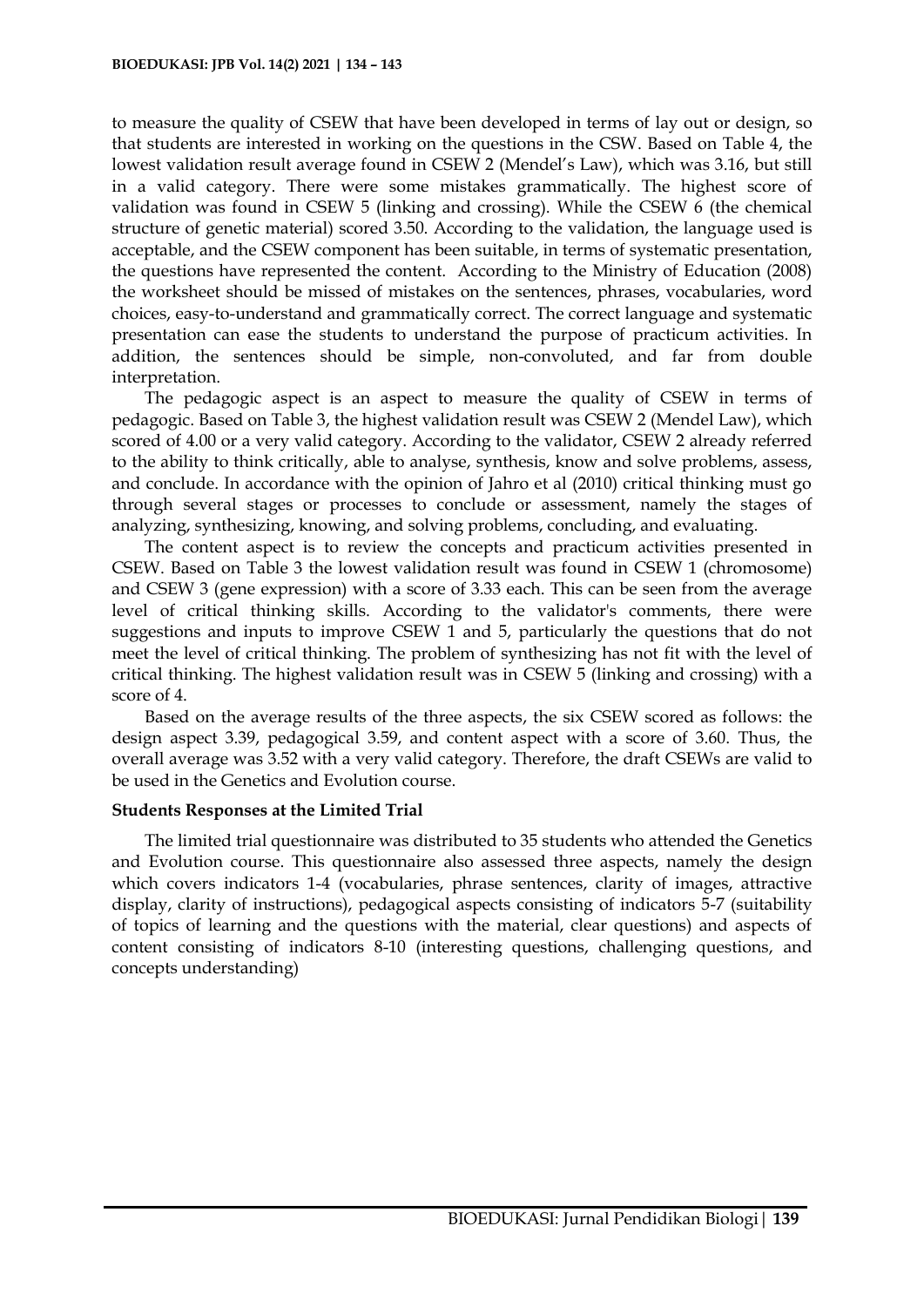|        | Aspect      |         |                       |
|--------|-------------|---------|-----------------------|
| Design | Pedagogical | Content | Average<br>(Category) |
| 3,67   | 3,50        | 3,33    | $3,52$ (VG)           |
| 3,63   | 3,56        | 3,67    | $3,54$ (VG)           |
| 3,25   | 3,61        | 3,67    | 3,40 (VG)             |
| 3,42   | 3,67        | 3,33    | 3,49 (VG)             |
| 3,67   | 3,83        | 3,67    | 3,67 (VG)             |
| 3,42   | 3,39        | 3,36    | 3,38 (VG)             |
| 3,51   | 3,59        | 3,40    | $3,50$ (VG)           |
|        | VG)         | VG)     | 'VG)                  |

Table 5. Limited test results

Description: VG = Very Good

Table 5 shows the average results of the overall limited trial of CSEWs. The design aspect scored 3.51 or excellent categories. The lowest was CSEW 3 with an average score of 3.25. Some of images in CSEW 3 was less interesting and in insufficient. The average test highest result was CSEW 1 and CSEW 5, which scored 3.67 and 3.63 respectively. This might be because students feel that the text, images, colors, layout, and languages used in CSEW 1 are very clear. Overall, the design aspect for CSEW 1 to 6 has a very good average score.

The average limited trial results for the whole pedagogic aspect were in the range of 3.39-3.83 with excellent categories. The lowest average test result was found in CSEW 6 with an average score of 3.39. According to students the material was difficult to understand also the given problem was difficult to solve, because students do not get used with the questions related to analysis and synthesis. The highest average test result was in CSEW 5 (linkage and crossing) with a score of 3.83 or an excellent category. Each indicator on the pedagogical aspect of CSEW 5 is in the category very well, this means that the pedagogic aspect of CSEW 5 shows the topic in the CSEW has been well presented.

The aspect of content asks students' perception, responses, and prediction to accomplish the tasks presented in the CSEW. The result of the overall CSEW for content aspect was 3.40 with excellent category. The lowest score is found in CSEW 1 (Chromosome) and 4 (genes expression) with a score of 3.33. The highest average test results were found in CSEW 2, 3 and 4 with a score of 3.67 each. According to students, the problems in the CSEW were very related to the material so challenging them in solving the problem. Overall, the content aspect has an average score of 3.40 with a very good category. In conclusion, the aspect of content in CSEW is worth. From Table 4 can be known that of the overall CSEW scored 3.50 or very good.

## **Limited Test on Completing CSEW**

The limited trial conducted to check the abilities of college students to work with the CSEW and compete all tasks in. The result shown in Table 6.

| Table 6. The results of the limited test on Completing the CSEW |                                 |         |  |    |        |  |  |
|-----------------------------------------------------------------|---------------------------------|---------|--|----|--------|--|--|
| <b>CSEW</b>                                                     | <b>Critical Thinking Skills</b> | Average |  |    |        |  |  |
| Nο                                                              |                                 |         |  |    |        |  |  |
|                                                                 | 75.                             |         |  | 84 | 76 (G) |  |  |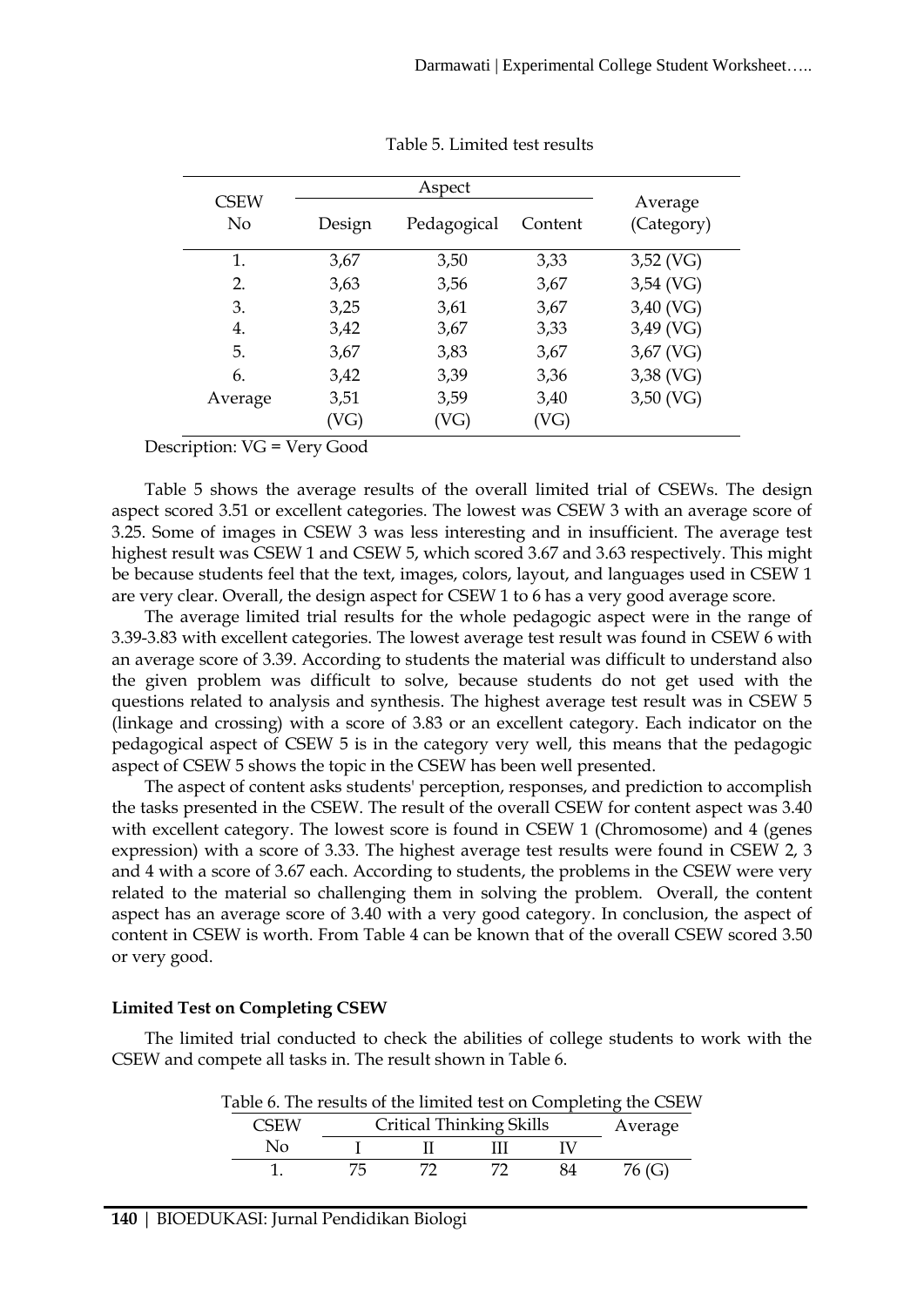| <b>CSEW</b> | <b>Critical Thinking Skills</b> | Average   |           |           |         |
|-------------|---------------------------------|-----------|-----------|-----------|---------|
| No          |                                 | Н         | Ш         | IV        |         |
| 2.          | 69                              | 69        | 69        | 80        | 72 (G)  |
| 3.          | 82                              | 79        | 82        | 85        | 82 (VG) |
| 4.          | 77                              | 78        | 82        | 78        | 79 (G)  |
| 5.          | 76                              | 78        | 79        | 84        | 79(G)   |
| 6.          | 84                              | 85        | 84        | 87        | 85 (VG) |
| Average     | 77<br>(G)                       | 77<br>(G) | 78<br>(G) | 83<br>VG) | 79 (G)  |

Description:

I. Analyzing II. Synthesizing III. Troubleshooting IV. Concluding. (G) Goof (VG) Very Good

From the limited trial of students in solving the question questions in the CSEW experiments seen in Table 6, showed that the results obtained on average critical thinking skills 79.00 categories well. In the indicator analyzing with a score of 77.00, students analyzed the problems contained in the CSEW containing tables or images that ask for answers in the form of descriptions or explanations using concepts that have been studied. Low analytical ability is due to most students being less able to identify or quickly reject strong and relevant counter arguments (Saputri, et al., 2017). Low analytical ability is also because some students have difficulty identifying known variables, questions, and strategies for solving given questions (Haryandi, et al., (2013). Solutions to improve the ability to analyze students by providing an integrated understanding of concepts, providing an interesting explanation of concepts so that students will continue to process them (Suryani, et al., 2016). Arini and Juliadi (2018) also stated the same solution to improve the ability to analyze that can be helped by familiarizing students to find equations by providing an integrated understanding of concepts. Example of an analysis from CSEW 2 Mendel's Law.

| Tanaman heterozigot bulat Merah (AaBb) disilangkan dengan tanaman                |  |  |  |  |  |  |  |
|----------------------------------------------------------------------------------|--|--|--|--|--|--|--|
| <u>iomozigot keriput putih (aabb ). Menghasilkan keturunan sebagai berikut :</u> |  |  |  |  |  |  |  |
| 52 bulat merah, 30 bulat putih, 30 keriput merah dan 66 keriput putih.           |  |  |  |  |  |  |  |
| Bagaimanakah hasil dari persilangan tanaman diatas. Apakah sesuai dengan         |  |  |  |  |  |  |  |
| ukum Mendel ? Beri alasan ! (Analisis)                                           |  |  |  |  |  |  |  |

| Perhitungan<br>$X^2$                             | <b>Bulat</b><br>merah        | <b>Bulat</b><br>putih           | Keriput<br>merah                | Keriput<br>putih               | Jumlah              |  |  |
|--------------------------------------------------|------------------------------|---------------------------------|---------------------------------|--------------------------------|---------------------|--|--|
| A<br>Н<br>$(A-H)$<br>$(A-H)^2$<br>$(A-H)^2$<br>Н | 45<br>40<br>5<br>25<br>0.625 | 30<br>40<br>$-10$<br>100<br>2.5 | 30<br>40<br>$-10$<br>100<br>2.5 | 55<br>40<br>15<br>225<br>5.625 | 160<br>160<br>11.25 |  |  |
|                                                  |                              |                                 |                                 |                                |                     |  |  |

FIGURE 3. Example of an analysis from CSEW 2 Mendel's Law

For the synthesis skill, a score of 77.00 was obtained, the answers to the synthesis questions given by the students were incomplete and the reasons given by the students were inaccurate, while the synthesis question required a skill to combine parts into a formation.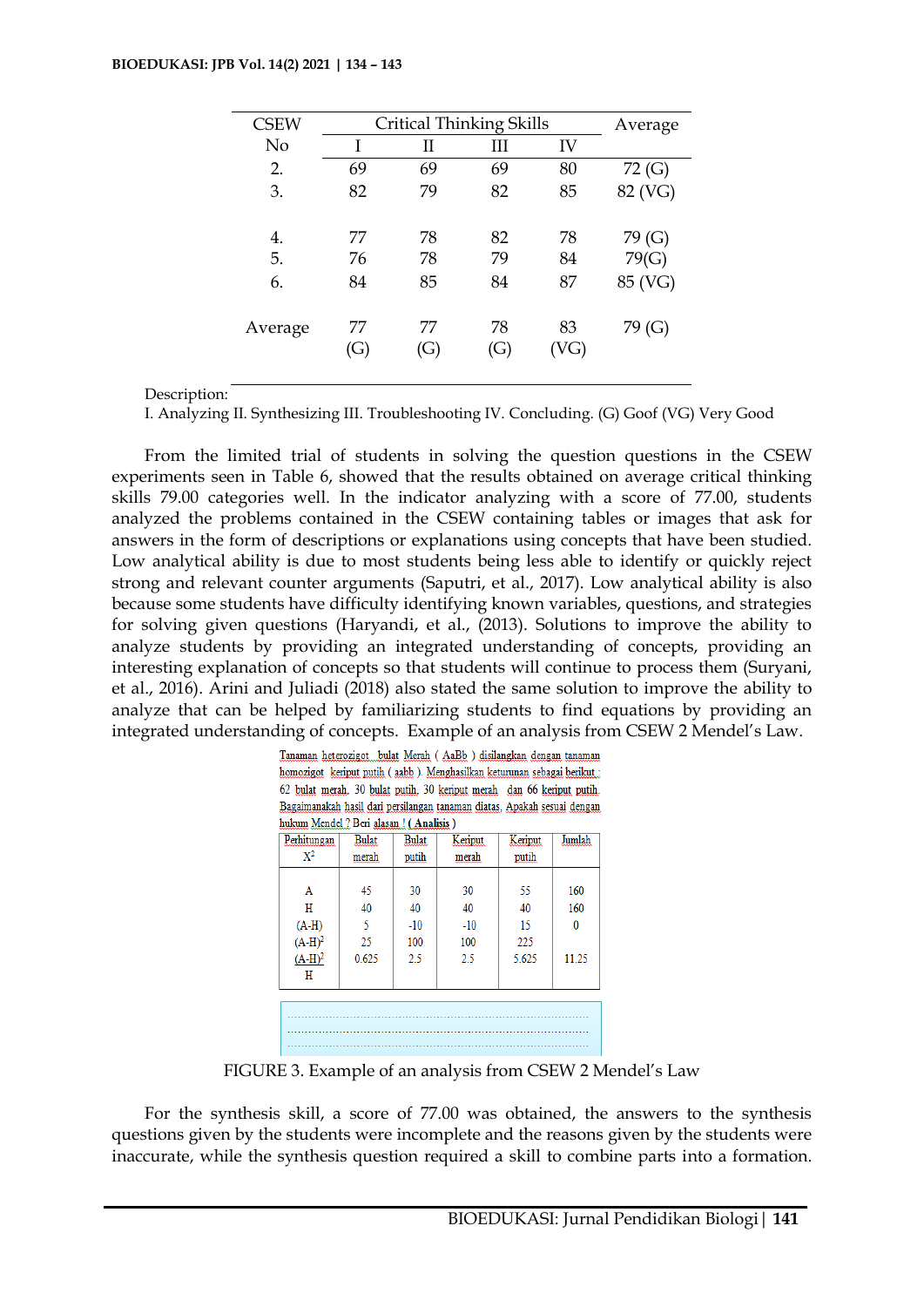Synthesis questions require the reader to integrate all the information obtained from the reading material. Example of a synthesis question from CSEW 2 (Mendel's Law).

> Buatlah tabel chi square ( $X^2$ ) dari data kelompok tabel 2, 4 dan 6. Untuk daftar nilai  $X^2$  tabel terlampir (sintesis).

FIGURE 3. Example of a synthesis question from CSEW 2 Mendel's Law

Problems should be case based to ease students to come with some solutions. Keren (2006) said that to solve a problem must use a basic thought process, gather related facts, and look for other necessary information. As for the example of problem-solving problems from CSW 4 (Gene expression changed by sex).



FIGURE 4. Example of problem-solving problems from CSEW 4

To nurture the university students in generating the conclusion, students can already work on it because the CSEWs are equipped with cases so that students have knowledge, able to decipher, connect between concepts with each other in solving problems, students understand various aspects gradually, so that students are easy in making conclusions. According to Uno (2008), Skill concludes is the activity of the human mind based on its knowledge or truth. This skill requires the reader to be able to decipher and understand various aspects gradually to come to a new formula. An example of the question concludes from CSW 1. Chromosome.

Thinking skills are very important for biology teacher candidates because critical thinking skills will greatly help prospective teachers to prepare 21st century generations with optimal solving problems abilities ranging from simple to the most complex (Synder&Synder, 2008). According to Paul &Elder (2005), critical thinking is a way for one to improve the quality of the results of thinking using systematic techniques of thinking and generating intellectual thinking power. Criteria in this critical thinking process are clarity, accuracy, precision, relevance, logic, breadth, depth, honesty, completeness of information and how the implications of the solution are needed, it is necessary to teach a course so that there is an increase in the ability to think critically of students.